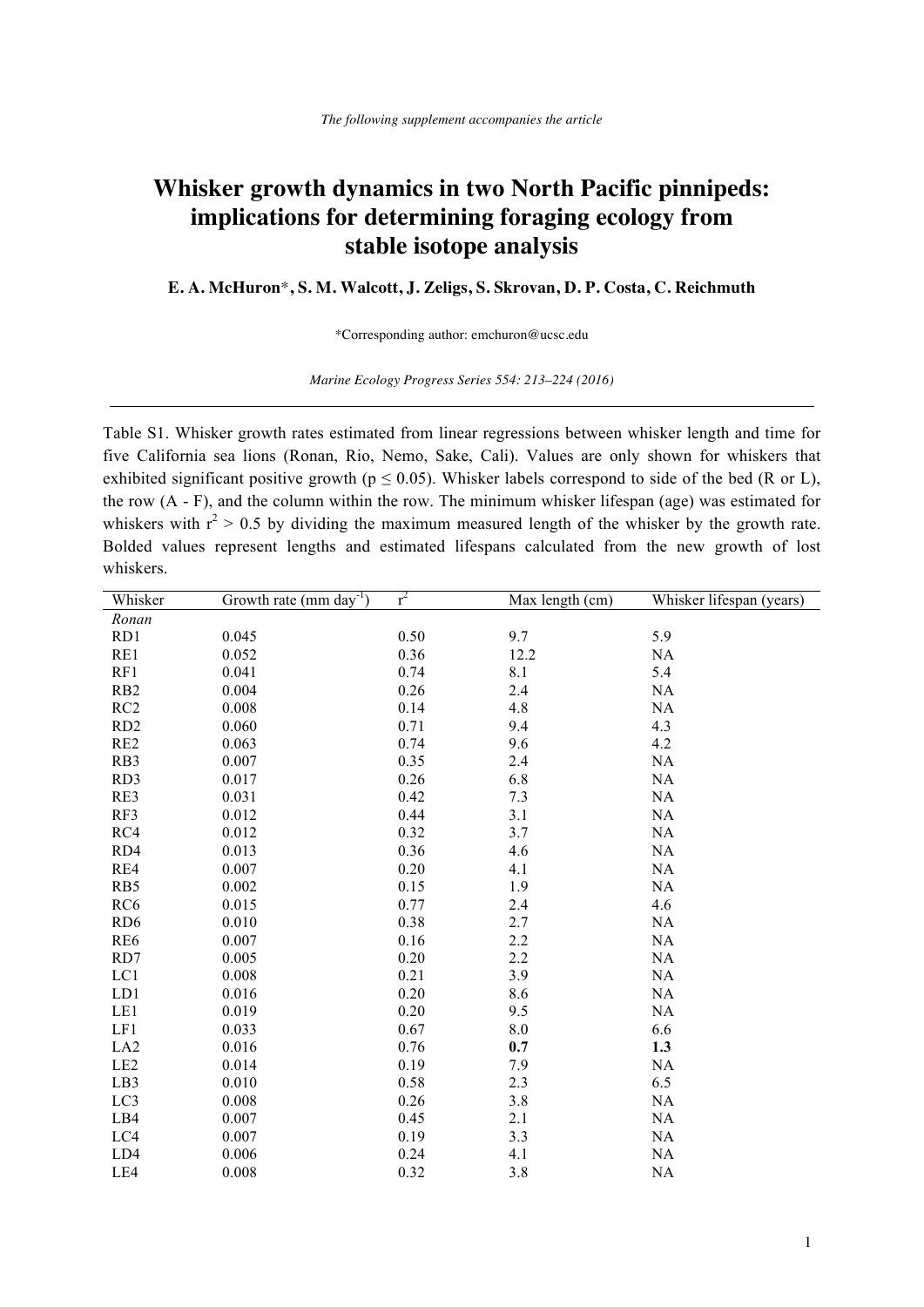| Whisker         | Growth rate (mm day <sup>-1</sup> ) | $r^2$        | Max length (cm) | Whisker lifespan (years) |
|-----------------|-------------------------------------|--------------|-----------------|--------------------------|
| LE5             | 0.007                               | 0.24         | 2.9             | NA                       |
| LC <sub>6</sub> | 0.009                               | 0.62         | 2.1             | 6.5                      |
| LD <sub>6</sub> | 0.006                               | 0.20         | 2.7             | NA                       |
| LE6             | 0.004                               | 0.29         | 1.9             | $\rm NA$                 |
| LD7             | 0.006                               | 0.15         | 1.7             | $\rm NA$                 |
|                 |                                     |              |                 |                          |
| Rio             |                                     |              |                 |                          |
| RC1             | 0.011                               | 0.33         | 4.5             | NA                       |
| RF1             | 0.022                               | 0.37         | 4.9             | NA                       |
| RC2             | 0.011                               | 0.71         | 4.2             | 10.7                     |
| RF2             | 0.081                               | 0.85         | 4.7             | 1.6                      |
| RC3             | 0.010                               | 0.58         | 3.3             | 8.7                      |
| RD3             | 0.007                               | 0.14         | 4.9             | NA                       |
| RD5             | 0.006                               | 0.16         | 2.8             | NA                       |
| RD7             | 0.005                               | 0.31         | 2.1             | NA                       |
| LB1             | 0.007                               | 0.22         | 2.6             | NA                       |
| LC1             | 0.025                               | 0.83         | 5.1             | 5.6                      |
| LD1             | 0.009                               | 0.12         | 6.9             | NA                       |
| LE1             | 0.031                               | 0.76         | $4.3*$          | $3.7*$                   |
| LF1             | 0.037                               | 0.80         | 5.7             | 4.2                      |
| LC <sub>2</sub> | 0.018                               | 0.85         | 4.7             | 7.3                      |
| LD <sub>2</sub> | 0.026                               | 0.60         | 6.4             | 6.8                      |
| LE <sub>2</sub> | 0.015                               | 0.25         | 6.1             | NA                       |
| LF2             | 0.012                               | 0.22         | 4.1             | NA                       |
| LB3             | 0.030                               | 0.66         | $2.1*$          | $1.9*$                   |
| LC3             | 0.011                               | 0.63         | 4.0             | 10.3                     |
| LC4             | 0.007                               | 0.20         | 3.7             | NA                       |
| LC6             | 0.003                               | 0.19         | $2.0\,$         | NA                       |
| LC7             | 0.024                               | 0.79         | 1.1             | 1.3                      |
|                 |                                     |              |                 |                          |
| Sake            | 0.038                               | 0.96         |                 |                          |
| RA1             |                                     |              | 3.1<br>4.5      | 2.2                      |
| RB1             | 0.014<br>0.035                      | 0.19<br>0.48 |                 | NA                       |
| RC1<br>RE1      | 0.085                               | 0.48         | 12.2<br>17.8    | NA<br>NA                 |
| RA <sub>2</sub> | 0.014                               | 0.69         | 2.1             | 4.0                      |
| RC <sub>2</sub> | 0.106                               | 0.96         | 7.0             | 1.8                      |
| RD <sub>2</sub> | 0.067                               | 0.53         | 15.0            | 6.1                      |
| RE <sub>2</sub> | 0.099                               | 0.74         | 16.1            | 4.5                      |
| RA3             | 0.008                               | 0.49         | 2.3             | NA                       |
| RB3             | 0.011                               | 0.65         | 4.3             | 10.6                     |
| RC3             | 0.042                               | 0.94         | 4.6             | 3.0                      |
| RF3             | 0.039                               | 0.66         | 6.3             | 4.4                      |
| RB4             | 0.063                               | 0.99         | 2.0             | 0.9                      |
| RD4             | 0.067                               | 0.71         | 7.7             | 3.2                      |
| RC5             | 0.040                               | 0.97         | 4.1             | 2.8                      |
| RD5             | 0.104                               | 0.99         | 4.7             | 1.2                      |
| RE5             | 0.025                               | 0.47         | 5.4             | NA                       |
| R <sub>B6</sub> | 0.015                               | 0.83         | 2.1             | 3.7                      |
| RC <sub>6</sub> | 0.031                               | 0.92         | 4.3             | 3.8                      |
| RD <sub>6</sub> | 0.012                               | 0.58         | 4.1             | 9.3                      |
| RE <sub>6</sub> | 0.027                               | 0.84         | 3.4             | 3.4                      |
| RB7             | 0.006                               | 0.46         | 1.7             | NA                       |
| RC7             | 0.012                               | 0.59         | 2.8             | 6.2                      |
| RD7             | 0.020                               | 0.60         | 4.7             | 6.4                      |
| LC1             | 0.033                               | 0.95         | 1.1             | 0.9                      |
| LF1             | 0.038                               | 0.44         | 10.3            | NA                       |
| LA <sub>2</sub> | 0.005                               | 0.46         | 2.2             | NA                       |
| LB <sub>2</sub> | 0.006                               | 0.24         | 4.3             | NA                       |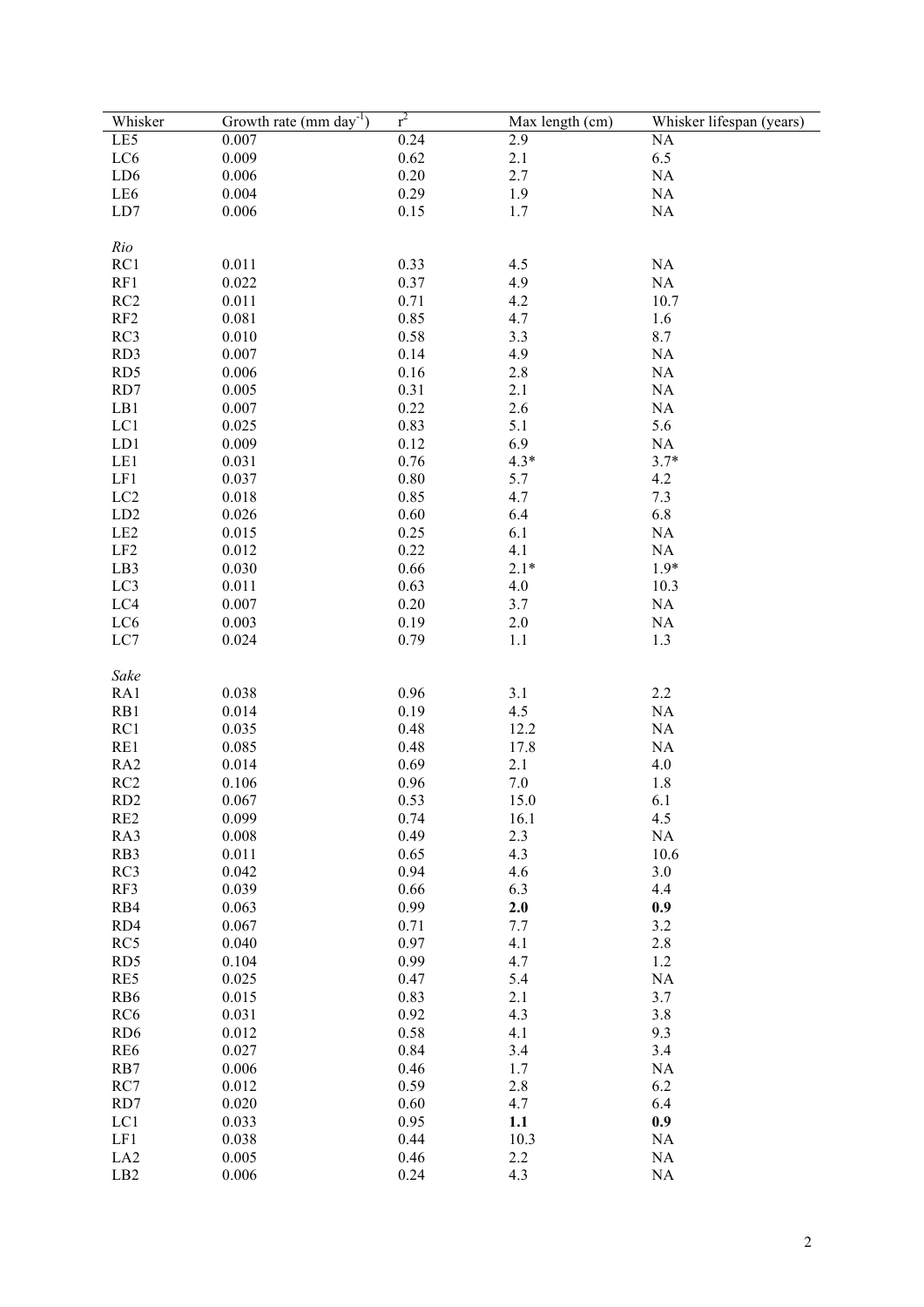| Whisker         | Growth rate (mm day <sup>-1</sup> ) | $r^2$    | Max length (cm) | Whisker lifespan (years) |
|-----------------|-------------------------------------|----------|-----------------|--------------------------|
| LC <sub>2</sub> | 0.176                               | 0.99     | 1.4             | 0.2                      |
| LD2             | 0.033                               | $0.18\,$ | 14.4            | $\rm NA$                 |
| LF3             | 0.030                               | 0.54     | 6.2             | 5.7                      |
| LD4             | 0.036                               | 0.63     | 6.2             | 4.7                      |
| LE4             | 0.038                               | 0.62     | 6.2             | 4.5                      |
| LF4             | 0.012                               | 0.56     | 2.3             | 5.1                      |
| LD5             | 0.017                               | 0.47     | 4.6             | NA                       |
| LE5             | 0.051                               | 0.62     | 5.5             | 3.0                      |
| LB6             | 0.026                               | 0.86     | 2.4             | 2.5                      |
| LC6             | 0.015                               | 0.56     | 3.6             | 6.7                      |
| LD6             | 0.035                               | 0.63     | 4.9             | 3.9                      |
|                 |                                     |          |                 |                          |
| Nemo            |                                     |          |                 |                          |
| RB1             | 0.023                               | 0.83     | 4.4             | 5.4                      |
| RC1             | 0.046                               | 0.84     | 6.2             | 3.6                      |
| RB <sub>2</sub> | 0.029                               | 0.93     | 5.2             | 4.9                      |
| RF2             | 0.031                               | 0.59     | 10.3            | 9.1                      |
| RB3             | 0.015                               | 0.76     | 6.0             | 10.7                     |
| RE3             | 0.184                               | 0.99     | 7.0             | 1.1                      |
| RA4             | 0.022                               | 0.58     | 1.7             | 2.1                      |
| RB4             | 0.007                               | 0.35     | 5.1             | NA                       |
| RB6             | 0.083                               | 0.99     | 2.1             | 0.7                      |
| RC <sub>6</sub> | 0.009                               | 0.32     | 4.1             | NA                       |
| RE7             | 0.049                               | 0.63     | 4.5             | 2.5                      |
| LC1             | 0.043                               | 0.59     | 7.2             | 4.6                      |
| LE1             | 0.087                               | 0.47     | 18.3            | NA                       |
| LB2             | 0.022                               | 0.72     | 5.9             | 7.5                      |
| LD2             | 0.140                               | 0.79     | 4.8             | 0.9                      |
| LA3             | 0.013                               | 0.52     | 2.2             | 4.7                      |
| LB4             | 0.014                               | 0.59     | 3.7             | 7.5                      |
| LC5             | 0.020                               | 0.68     | 3.9             | 5.3                      |
| LE5             | 0.020                               | 0.57     | 5.5             | 7.6                      |
| LA6             | 0.008                               | 0.73     | 0.7             | 2.5                      |
| LB7             | 0.004                               | 0.27     | 2.2             | NA                       |
| LE7             | 0.022                               | 0.49     | 3.2             | NA                       |
| LC8             | 0.013                               | 0.96     | 1.1             | 2.2                      |
| LE8             | 0.032                               | 0.93     | 1.9             | 1.6                      |
|                 |                                     |          |                 |                          |
| Cali            |                                     |          |                 |                          |
| RA1             | 0.016                               | 0.55     | 3.0             | 5.1                      |
| RB1             | 0.044                               | 0.61     | 4.3             | 2.7                      |
| RA <sub>2</sub> | 0.021                               | 0.56     | 2.7             | 3.6                      |
| RA3             | 0.011                               | 0.61     | 1.8             | 4.5                      |
| RF3             | 0.095                               | 0.83     | $8.0\,$         | 2.3                      |
| RA5             | 0.017                               | 0.64     | 0.9             | 1.5                      |
| RB5             | 0.018                               | 0.48     | 2.5             | NA                       |
| RB6             | 0.031                               | 0.93     | 2.4             | 2.1                      |
| LB1             | 0.030                               | 0.83     | 4.4             | 4.0                      |
| LA <sub>2</sub> | 0.004                               | 0.49     | 1.9             | NA                       |
| LB2             | 0.074                               | 0.81     | 5.4             | $2.0\,$                  |
| LC <sub>2</sub> | 0.035                               | 0.52     | 10.3            | $8.2\,$                  |
| LA5             | 0.008                               | 0.54     | 1.1             | 3.7                      |

\*Maximum length and estimated age before whisker was lost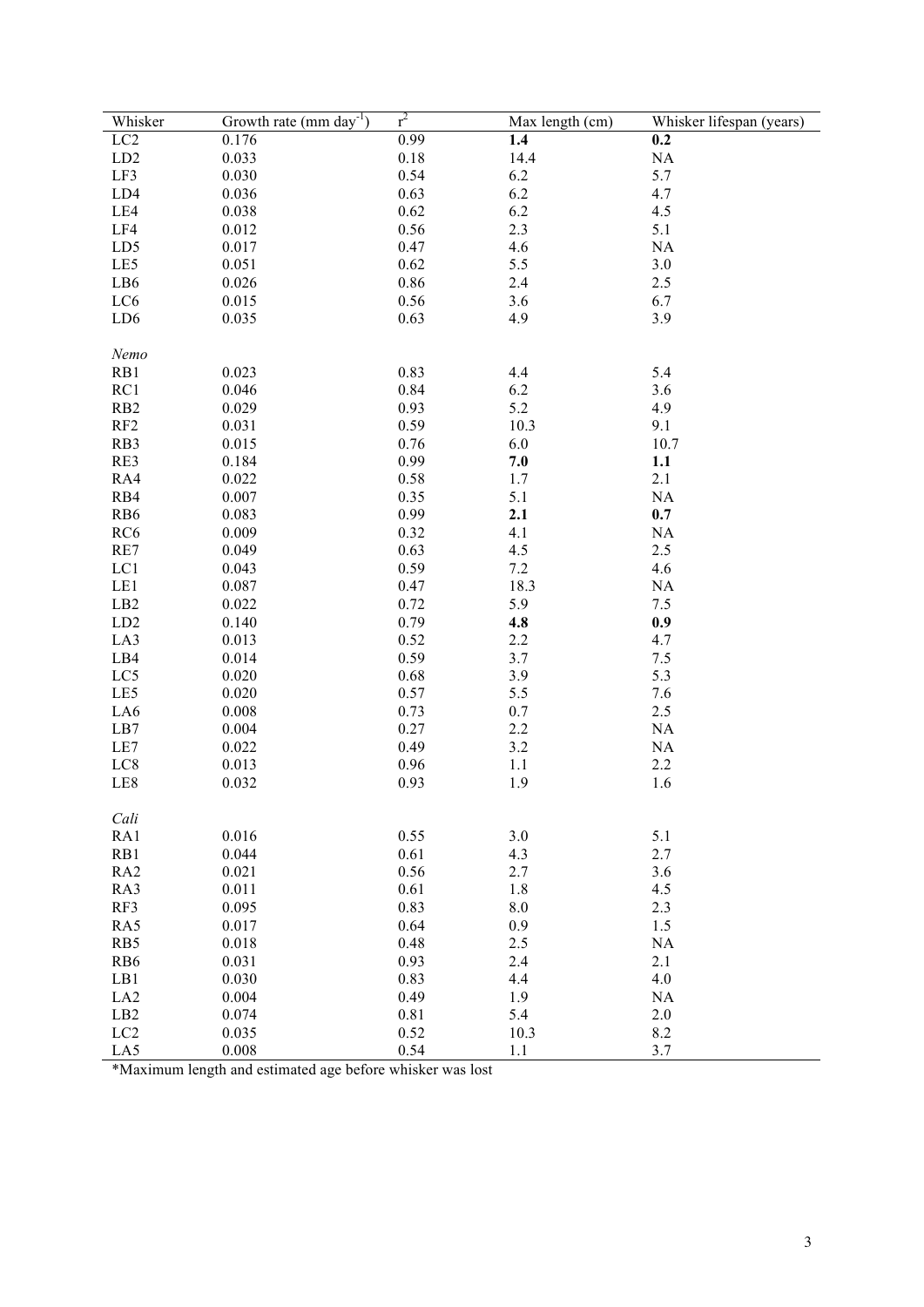| Whisker         | $K$ (day <sup>-1</sup> ) | Asym1 (cm) | Asym2 (cm) | Life1 (days) | Life2 (days) |
|-----------------|--------------------------|------------|------------|--------------|--------------|
| Amak            |                          |            |            |              |              |
| RG1             | 0.027                    | 11.1       | $\rm NA$   | 400          | $\rm NA$     |
| RF1             | 0.010                    | 15.1       | $\rm NA$   | 346          | NA           |
| RF5             | 0.034                    | 4.4        | NA         | 319          | NA           |
| RE1             | 0.025                    | 11.3       | NA         | 379          | NA           |
| RE4             | 0.033                    | 4.3        | NA         | 338          | NA           |
| RD1             | 0.025                    | 7.4        | NA         | 371          | NA           |
| RD3             | 0.042                    | 3.4        | $\rm NA$   | 308          | NA           |
| RD4             | 0.057                    | $3.0$      | NA         | 286          | $\rm NA$     |
| LG1             | 0.021                    | 11.0       | $\rm NA$   | 389          | $\rm NA$     |
| LG2             | 0.027                    | $8.6\,$    | $\rm NA$   | 369          | $\rm NA$     |
| LG3             | 0.017                    | 7.7        | $\rm NA$   | 362          | NA           |
| LG4             | 0.024                    | $6.0\,$    | NA         | 260          | NA           |
| LF1             | 0.010                    | 14.8       | $\rm NA$   | 433          | NA           |
| LF <sub>2</sub> | 0.018                    | 10.4       | $\rm NA$   | 406          | NA           |
| LE1             | 0.011                    | 14.0       | $\rm NA$   | 330          | NA           |
| LE2             | 0.023                    | 8.4        | $\rm NA$   | 345          | NA           |
| LE4             | 0.048                    | 4.4        | NA         | 296          | NA           |
| LD1             | 0.019                    | 8.1        | NA         | 262          | NA           |
| LD2             | 0.025                    | 5.3        | NA         | 369          | NA           |
| LD3             | 0.070                    | 3.3        | $\rm NA$   | 391          | NA           |
| RF4             | 0.038                    | 5.2        | 5.6        | 344          | $\rm NA$     |
| RF5             | 0.034                    | 4.4        | 4.4        | 319          | $\rm NA$     |
| RE3             | 0.044                    | 4.9        | 5.3        | 357          | $\rm NA$     |
| LC1             | 0.038                    | 3.6        | 3.9        | 514          | $\rm NA$     |
| RF2             | 0.020                    | 8.3        | $10.0$     | 324          | 273          |
| RG5             | 0.029                    | $3.0$      | 3.3        | 204          | 363          |
| RG4             | 0.033                    | 4.9        | 5.3        | 374          | 376          |
| RG2             | 0.021                    | 6.9        | 9.1        | 350          | 385          |
| RD2             | 0.037                    | 3.9        | 4.4        | 321          | 392          |
| LF3             | 0.024                    | 7.1        | 7.8        | 362          | 303          |
| LF4             | 0.043                    | 5.1        | 4.4        | 337          | 273          |
|                 |                          |            |            |              |              |
| Tunu            |                          |            |            |              |              |
| RC1             | 0.049                    | 4.8        | $\rm NA$   | 360          | $\rm NA$     |
| RC2             | 0.068                    | 2.9        | $\rm NA$   | 359          | NA           |
| RD3             | 0.062                    | 3.6        | NA         | 361          | NA           |
| RD4             | 0.042                    | 3.3        | NA         | 375          | NA           |
| RE <sub>2</sub> | 0.047                    | 6.6        | NA         | 358          | NA           |
| RE3             | 0.045                    | 5.6        | NA         | 363          | NA           |
| RE4             | 0.046                    | 4.5        | NA         | 355          | <b>NA</b>    |
| RF4             | 0.051                    | 5.3        | NA         | 358          | NA           |
| RG4             | 0.049                    | 4.2        | NA         | 355          | NA           |
| LC1             | 0.040                    | 4.8        | NA         | 362          | <b>NA</b>    |
| LC <sub>2</sub> | 0.066                    | 3.2        | NA         | 362          | NA           |
| LD1             | 0.032                    | 8.4        | NA         | 360          | NA           |
| ${\rm LD2}$     | 0.040                    | 5.8        | NA         | 362          | NA           |
| LD3             | 0.055                    | 4.1        | NA         | 364          | NA           |
| LD4             | 0.047                    | 3.5        | NA         | 336          | NA           |
| LE <sub>2</sub> | 0.023                    | 9.3        | NA         | 370          | NA           |
| LE3             | 0.031                    | 6.5        | NA         | 369          | NA           |
| LE4             | 0.029                    | 5.4        | NA         | 354          | NA           |
| LE5             | 0.037                    | 4.1        | NA         | 372          | NA           |
| LF3             | 0.023                    | 8.1        | $\rm NA$   | 363          | NA           |

Table S2. Growth coefficients (K), length at asymptote, and lifespan from a von Bertalanffy growth curve model of whiskers from two spotted seals (Amak and Tunu). Whiskers that were observed over multiple complete shedding and regrowth cycles have two estimates for asymptote and lifespan.